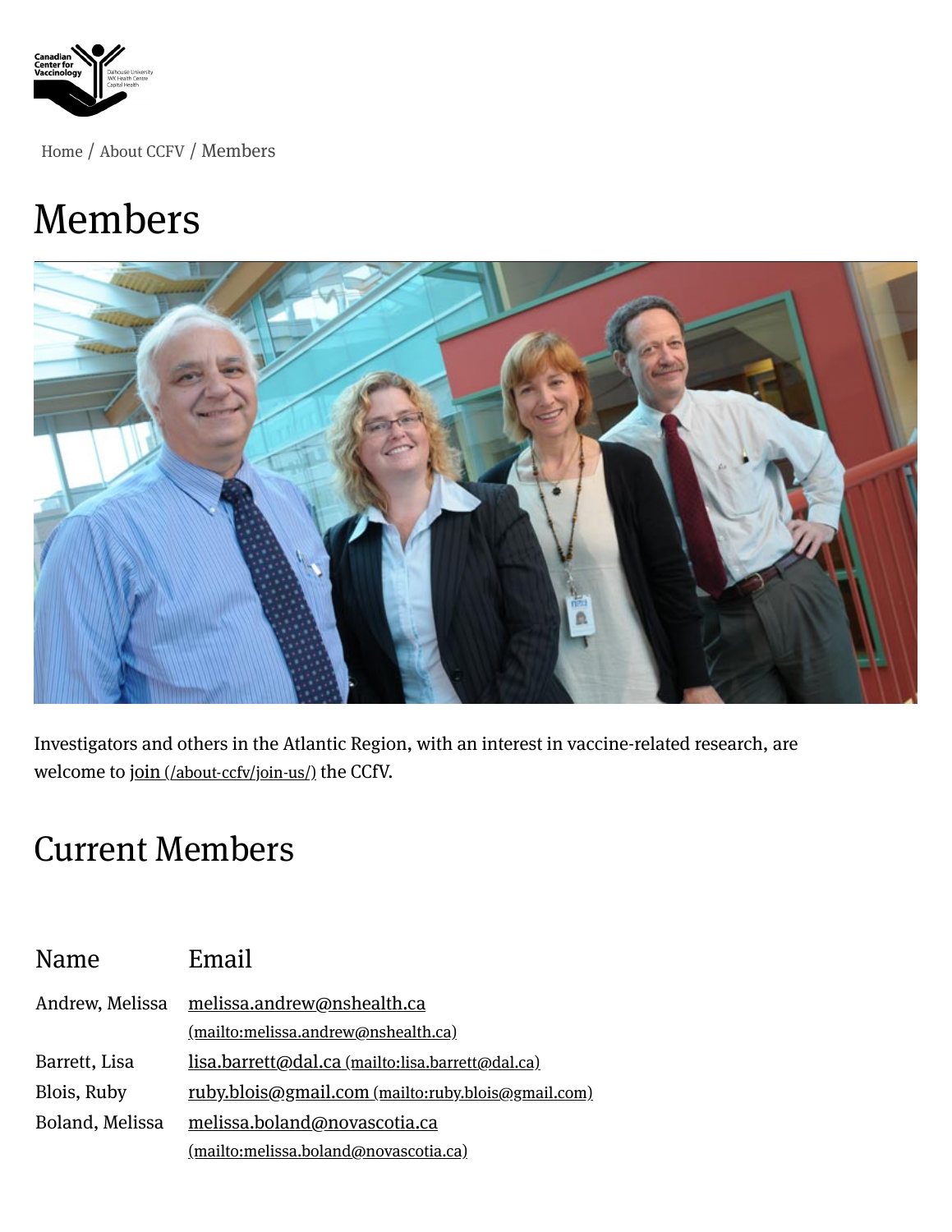| Name              | Email                                                                   |
|-------------------|-------------------------------------------------------------------------|
| Bortolussi, Bob   | bob.bortolussi@iwk.nshealth.ca                                          |
|                   | (mailto:bob.bortolussi@iwk.nshealth.ca)                                 |
| Bowles, Susan     | susan.bowles@nshealth.ca (mailto:susan.bowles@nshealth.ca)              |
| Browne,           | katharine.browne@dal.ca (mailto:katharine.browne@dal.ca)                |
| Katharine         |                                                                         |
|                   | Cassidy, Christine ccassidy@dal.ca (mailto:ccassidy@dal.ca)             |
| Cheng, Zhenyu     | zhenyu.cheng@dal.ca (mailto:zhenyu.cheng@dal.ca)                        |
| Comeau,           | <u>j.comeau@dal.ca (mailto:j.comeau@dal.ca)</u>                         |
| Jeannette         |                                                                         |
| Cram, Jennifer    |                                                                         |
| Davis, Ian        | ian.davis@nshealth.ca (mailto:ian.davis@nshealth.ca)                    |
|                   | Di Cara, Francesca dicara@ualberta.ca (mailto:dicara@ualberta.ca)       |
| Duncan, Roy       | roy.duncan@dal.ca (mailto:roy.duncan@dal.ca)                            |
| Filliter, Jillian | jillian.filliter@iwk.nshealth.ca                                        |
|                   | (mailto:jillian.filliter@iwk.nshealth.ca)                               |
| Gallant, Allyson  |                                                                         |
| Graham, Janice    | janice.graham@dal.ca (mailto:janice.graham@dal.ca)                      |
| Hajizadeh,        | <u>m.hajizadeh@dal.ca (mailto:m.hajizadeh@dal.ca)</u>                   |
| Mohammad          |                                                                         |
| Halperin, Donna   | dhalperi@stfx.ca (mailto:dhalperi@stfx.ca)                              |
| Halperin, Scott   | scott.halperin@dal.ca (mailto:scott.halperin@dal.ca)                    |
| Hatchette, Todd   | <u>todd.hatchette@nshealth.ca</u>                                       |
|                   | (mailto:todd.hatchette@nshealth.ca)                                     |
| Herder, Matthew   | matthew.herder@dal.ca (mailto:matthew.herder@dal.ca)                    |
| Isenor, Jennifer  | <u>jennifer.isenor@dal.ca (mailto:jennifer.isenor@dal.ca)</u>           |
| Kaposy, Chris     | chris.kaposy@mun.ca (mailto:chris.kaposy@mun.ca)                        |
| Kelvin, Alyson    | <u>akelvin@dal.ca (mailto:akelvin@dal.ca)</u>                           |
| Khaperskyy,       | d.khaperskyy@dal.ca (mailto:d.khaperskyy@dal.ca)                        |
| Denys             |                                                                         |
| Langley, Joanne   | <u>joanne.langley@dal.ca (mailto:joanne.langley@dal.ca)</u>             |
| LeBlanc, Jason    | <u>jason.leblanc@nshealth.ca (mailto:jason.leblanc@nshealth.ca)</u>     |
| Lee, Song         | song.lee@dal.ca (mailto:song.lee@dal.ca)                                |
| Mailman, Tim      | tim.mailman@iwk.nshealth.ca                                             |
|                   | (mailto:tim.mailman@iwk.nshealth.ca)                                    |
| Makrigiannis,     | <u>amakrigiannis@dal.ca (mailto:amakrigiannis@dal.ca)</u>               |
| Andrew            |                                                                         |
| Mansour, Marc     | marc.mansour@dal.ca (mailto:marc.mansour@dal.ca)                        |
|                   | McCormick, Craig craig.mccormick@dal.ca (mailto:craig.mccormick@dal.ca) |